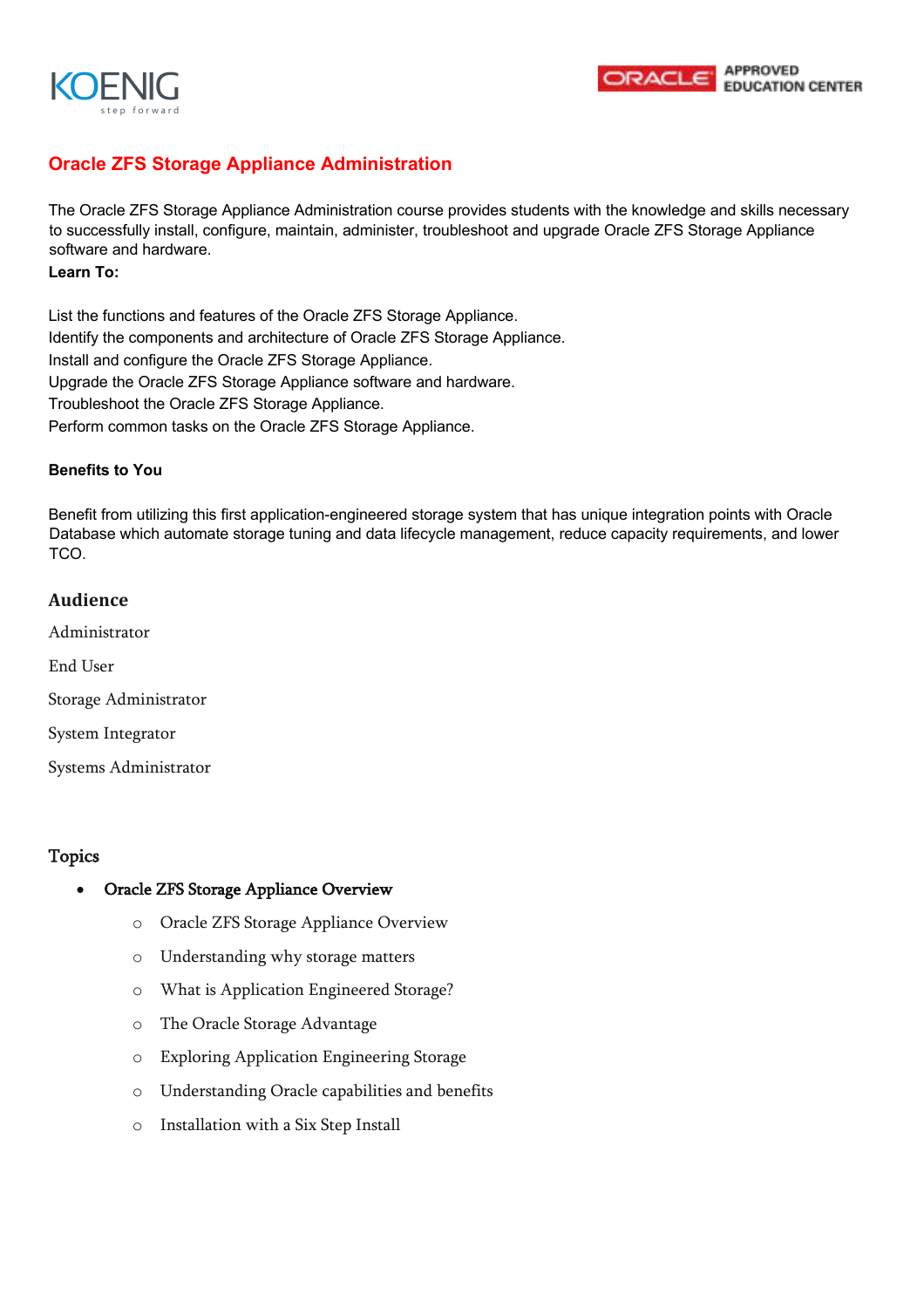



## • Oracle ZFS Storage Appliance Functions and Features

- o Oracle ZFS Storage Appliance Overview
- o Oracle ZFS Storage Appliance Hardware Lineup
- o Systems Functions and Features
- Oracle ZFS Storage Appliance Installation
	- o Installing the Oracle ZFS Storage Appliance
- Oracle ZFS Storage Appliance Configuration
	- o Configuring the Oracle ZFS Storage Appliance
- Oracle ZFS Storage Appliance System User Interface
	- o Oracle ZFS Storage Appliance User Interfaces
- Oracle ZFS Storage Appliance Shares (File Systems)
	- o Understanding Shares
	- o Working With Storage Space
	- o Snapshots
	- o Project Panel
	- o Creating Shares
	- o Using the BUI
	- o Creating Shares and LUNs
	- o Editing Shares

#### • Oracle ZFS Storage Appliance Status

- o Checking System Status With the Dashboard
- o Understanding the Dashboard
- o CLI Dashboard
- o Settings
- o NDMP Status
- o Checking Hardware
- o Viewing the Hardware Status in the BUI